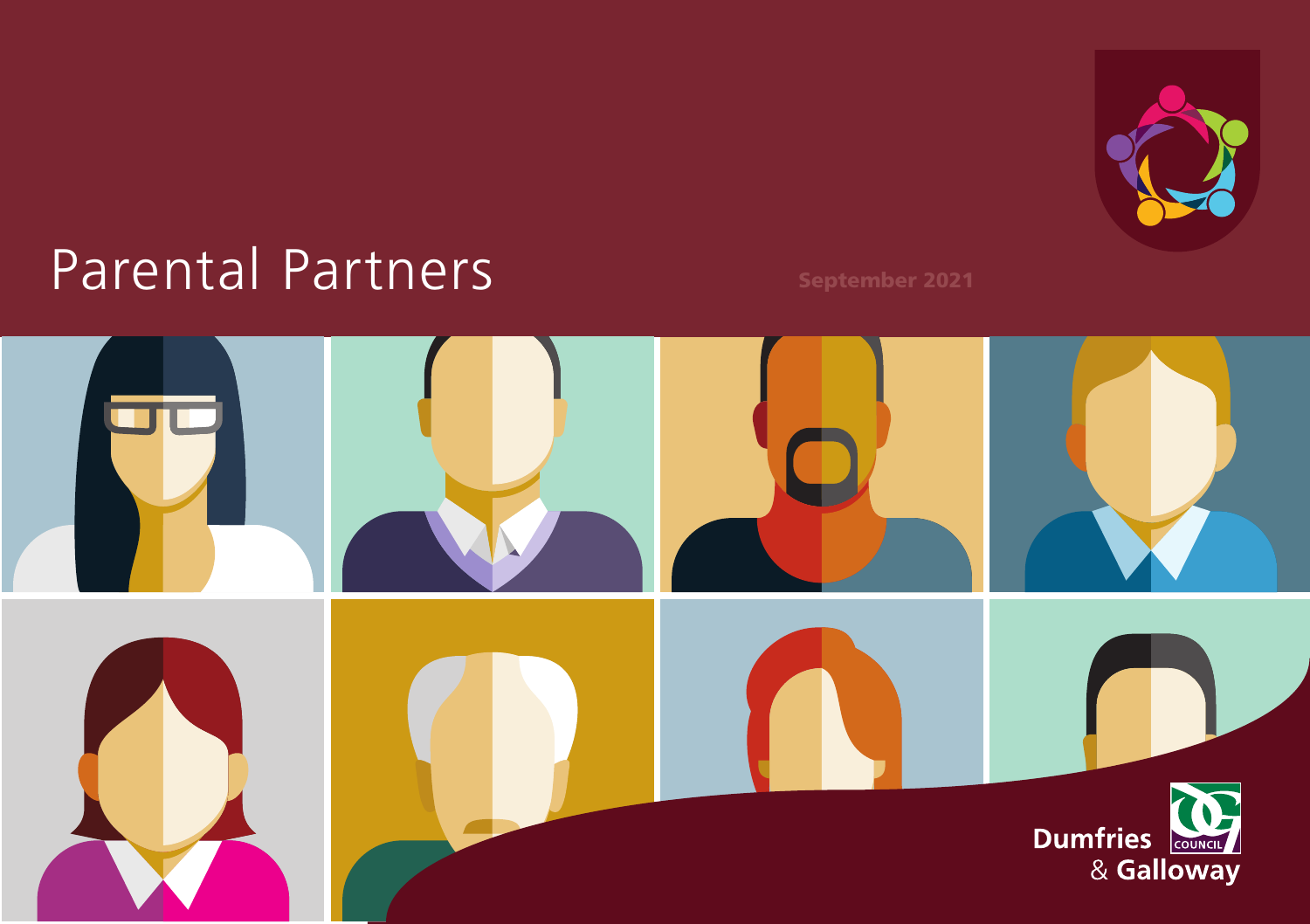#### Why Collaborate and Co-create

Engaging parents is the only intervention around narrowing the gap in achievement between children from different backgrounds which had a strong enough evidence base to warrant further investment and work (Goodall, 2017).

Parents have creative ideas about school education and what can be done to improve the standards and quality of their child's learning.

Collaborative approaches in partnership with parents and the wider learning community can make a positive contribution to how nurseries/ schools/local authorities determine their ambitions/priorities and plan improvements to meet these.

(Source: Education Scotland 2018)

Parental Involvement and Engagement: When parents take a supportive role in their child's education there is a positive impact on children's achievements. Dumfries and Galloway Council, Education and Learning Directorate has developed a Parental Involvement and Engagement (PIE) Strategy 2018-2021 which can be found at [http://www.dumgal.](http://www.dumgal.gov.uk/article/17608/Parental-Involvement) [gov.uk/article/17608/Parental-](http://www.dumgal.gov.uk/article/17608/Parental-Involvement)[Involvement](http://www.dumgal.gov.uk/article/17608/Parental-Involvement) However there are a number of key Partners who support Parents both locally and nationally.

This is not an exhaustive list but will help you as a parent make the connections.

#### Key Partners (Dumfries and Galloway)

### Dumfries and Galloway Parent Council Forum (DGPCF)

DGPCF is an independent non-political group trying to provide an open, honest and effective representative voice for all Parent Councils across Dumfries & Galloway to constructively and proactively infuence policy and

the strategic delivery of education; to amplify the parent voice. As a member of a Parent Council, you are automatically counted as a member of DGPCF. There is no cost to joining this group and as Chair you will be contacted by email with information throughout the school year as one of the fundamental aims of this group is to enhance twoway communication between the local authority and parents. Members of this group are now parent representatives on the Council's Education and Learning Committee, and they have worked with the local authority on working groups as part of shaping consultation, policy and service reviews. DGPCF currently meets once a term but is always available for support or advice for your Parent Council.

**Email: [dandgparentforum@gmail.](mailto:dandgparentforum@gmail.com) [com](mailto:dandgparentforum@gmail.com) Facebook page:** [Dumfries &](https://www.facebook.com/DGPCF/)  [Galloway Parent Council Forum](https://www.facebook.com/DGPCF/)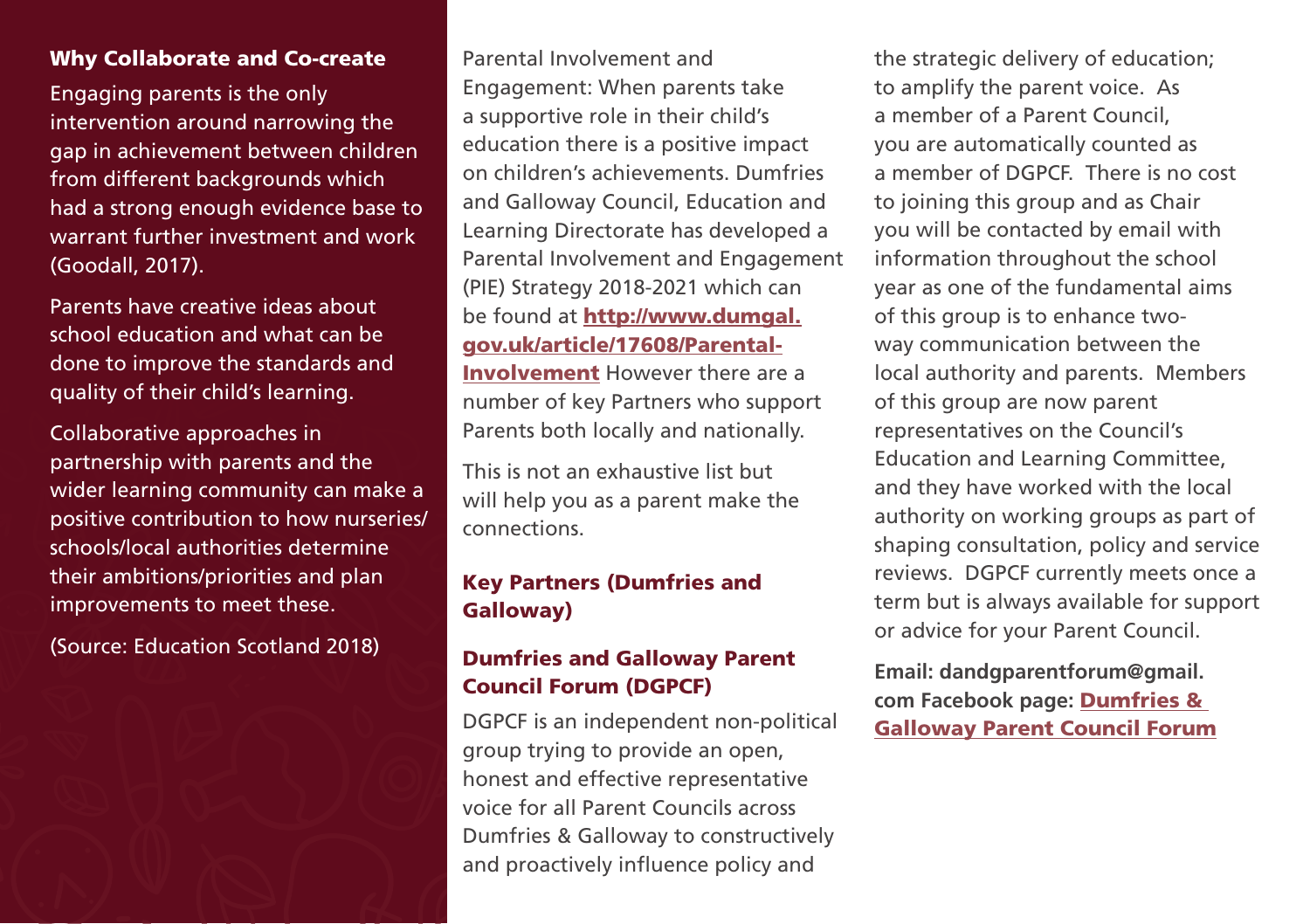#### Connect Scotland

A membership organisation and charity for parents and carers with children at school. Connect Scotland is there for every parent who needs advice or information about anything around education and specifically in Dumfries and Galloway we have group membership for all Parent Councils. Contact via email, the website, Facebook or Twitter. Connect Scotland are our authority provider for insurance for Parent Councils and they also offer free online Information sessions. Connect Scotland have a vast collection of support materials and templates that offer support for new or well-established Parent Councils. For more information:

## Visit [connect.scot/](https://connect.scot/)

Email [info@connect.scot](mailto:info@connect.scot) Facebook [@ConnectScot](https://www.facebook.com/ConnectScot)  Twitter [@connect\\_scot](https://twitter.com/connect_scot?ref_src=twsrc%5Egoogle%7Ctwcamp%5Eserp%7Ctwgr%5Eauthor) 

#### The Parents Inclusion Network

#### (PIN)

*I* 

 of difference. Their members are from A group of parents and carers who all have sons and daughters with a disability - children of all ages and adults with all types of disabilities. PIN believes the solution is simple - just bring people together. This informal connection of parents and carers, who share a similar experience and really do understand where each other is coming from, can offer invaluable support. And this can make a world varying backgrounds with a wide range of disabilities and ages. They welcome any family whether or not you have had a diagnosis and there is no age limit.

Please be aware that you have to become a member of PIN before taking up any of our events that are all free. You can contact them via their website at [parentsinclusionnetwork.org.uk/](https://www.parentsinclusionnetwork.org.uk/) 

#### Key Partners (National)

#### National Parent Forum of Scotland (NPFS)

NPFS represents all parents across Scotland. The forum works in partnership with national and local government and other organisations involved in education and child wellbeing issues to ensure that parents play a full and equal role in education. For Parents they offer, opportunities to be a part of focus groups, surveys, share information about the latest educational developments, support local parents' councils and provide parent friendly information through the "in a nutshell" series of information leaflets and links.

Visit the website at www.[npfs.org.uk](https://www.npfs.org.uk/) for more information and sign up to updates. You can also follow on NPFS on Facebook and Twitter.